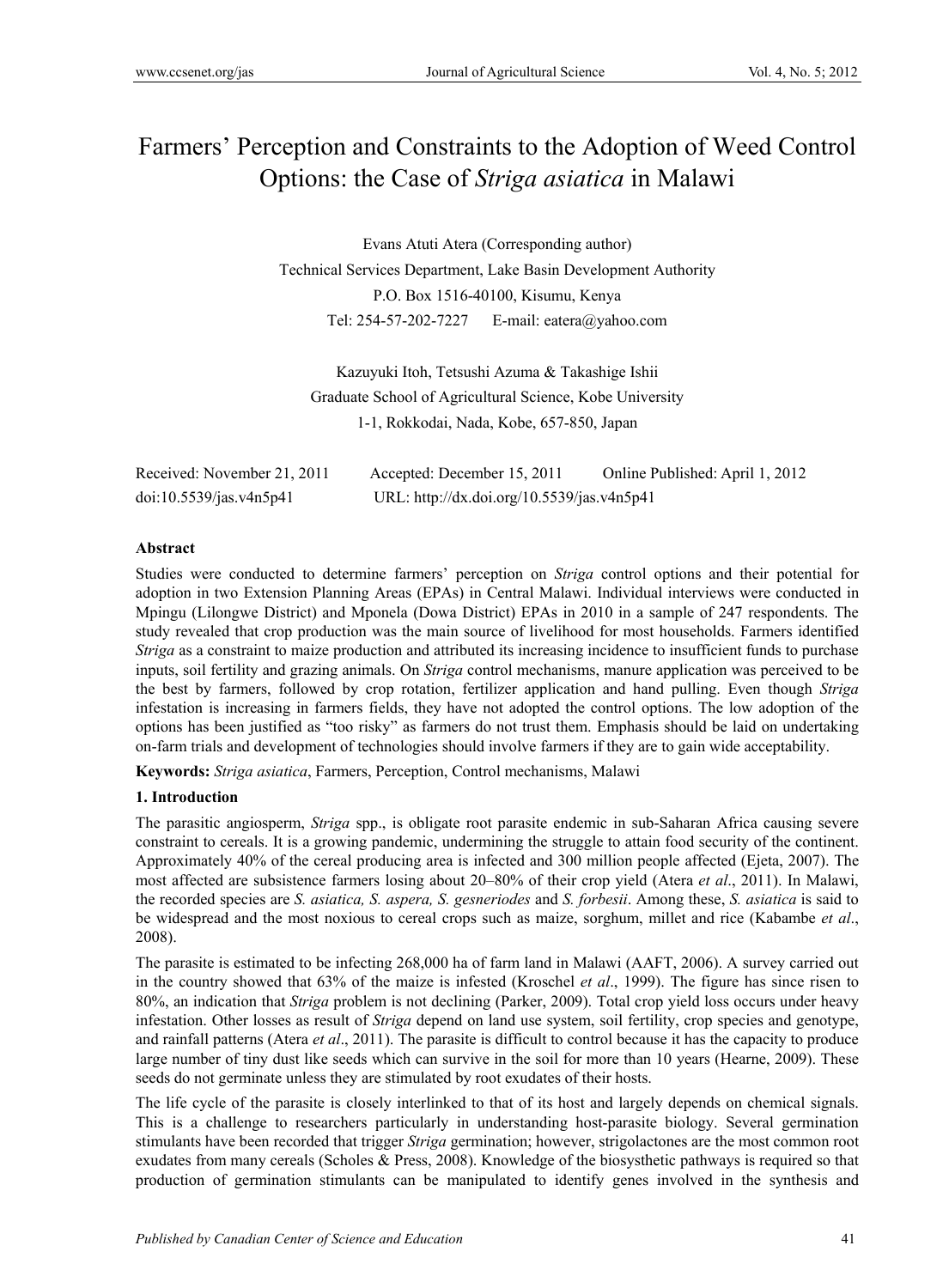regulation of strigolactones. This might probably lead into designing a novel control strategy. Contrary to normal weeds, most of the damage to the host is done before the parasite emerges above the soil (Kiwia *et al*., 2009; Atera *et al*., 2012). Therefore, control methods should focus on reducing soil seed bank and interfere with the parasite's early developmental stages.

Various *Striga* control options such as use of resistant crop varieties, cereal-legume intercropping, trap crops that stimulate suicidal germination and nitrogen fertilizer application have been suggested (Frankie *et al*., 2006; Hooper *et al*., 2009). A combination of a wide range of technologies into an integrated *Striga* control (ISC) program has been identified as a feasible approach to contain the parasite. The adoption and successful implementation of this technology largely depend on farmers' perception and reaction towards it. The objective of this research was to determine farmers' knowledge and, perceptions of *Striga* and its control options in Malawi to serve as basis for development, assessment and adaptation of the options by farmers.

## **2. Methodology**

The study was conducted in January to March 2010 in two districts (Dowa and Lilongwe) in the central region of Malawi, where S*triga* has been a problem. With the help of Ministry of Agriculture (MoA) extension staff, one Extension Planning Area (EPA) (Mponela, Dowa District and Mpingu, Lilongwe District) was selected in each district (Figure 1). Six villages within the locations of these EPAs were selected. Farmers' from each village were selected randomly from the list in the office of agricultural extension staff. Within the six villages from each EPA, a sample of 118 and 129 households in Mpingu and Mponela EPA were selected for data collection and response was 96%. Forty three (43) open structured household level questionnaires were administered.

The survey captured the farmer's characteristics such as sex, age, educational level, farming experience and access to information on farming. It also covered farming technologies, constraints to agriculture and *Striga* and its control strategies. This information was meant to collate the perceptions of farmers to production constraints. Data were collected through a field survey by face-to-face interviews with the farmers by trained enumerators and agricultural extension staff. Farmers were invited to be part of the survey through agricultural extension agents and opinion leaders.

Crops of preference were ranked and simple scores used to reflect the farmers' perception on constraints to agricultural technologies and *Striga* management approach. The simple scores were developed to show how well certain farming and *Striga* control strategies met farmers' preferences. In each technology, ordinary numbers were used as bench marks to rank and score its importance. Farmers' perception was judged on a scale and determined by following equation:

$$
w = \sum_{n=1}^{N} \sum_{\substack{i=1 \ x}}^{x} \sin n
$$

 $W$  = weight of factor

- $i = 1, \ldots, \ldots, \ldots, \ldots, \ldots, x$
- $n = 1, \ldots, \ldots, \ldots, \ldots, N$
- $x =$  Number of factors
- $N =$  Number of sample
- a = Value of factor ί for the sample number n.

Through the interviews, farmers provided primary information on their opinion and challenges on both agriculture and *Striga*. Reviews were conducted before interviews to ascertain the available farming technologies, farmers' constraints and if the proposed technologies fit within their farming systems. We adapted sections of Manyong *et al.* (2008) survey in identifying the rationale for non-adoption of *Striga* control mechanisms. Data from the questionnaire were analyzed using the statistical package for social scientists (SPSS) software. The results presented in this paper are perceptions of farmers about *Striga asiatica* and its control options.

#### **3. Results and Discussion**

#### *3.1 Household Characteristics*

In the study, most of the sampled households (76.3%) were headed by males. This represented typical household headship in African societies, where women can assume headship after becoming widows. The study revealed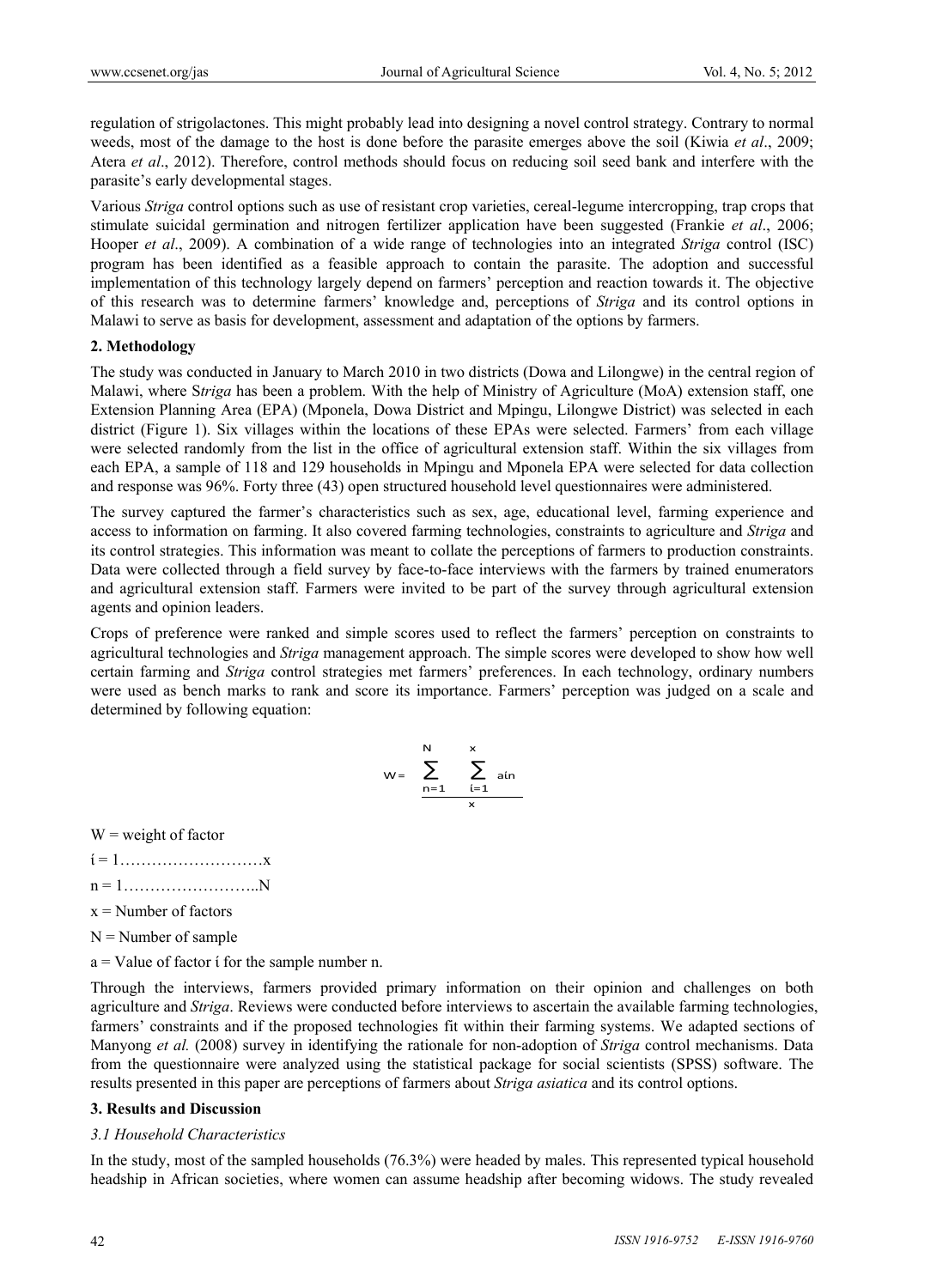that 85.6% and 76% of the household heads received formal education in Mpingu EPA and Mponela EPA, respectively. Mpingu EPA also had more (4.3%) respondents trained in vocational and short-term training on farming skills. This may be as result of proximity to Lilongwe City and Chitedze Research Station which offers opportunities for urban based training on agriculture. There were several Non Governmental Organizations (NGOs) involved in offering training to rural poor farmers in Lilongwe District compared to Dowa District. The study showed that educational level is one of the most important attributes that indicates a household capacity to adopt technology. In both EPAs, the average household heads were in their economically active age of about 45 years. There were more household heads working off the farm in Mpingu EPA (17.3%) than Mponela EPA (8%). Of the sampled population, most households owned about 0.9 ha of land.

## *3.2 Importance of Crop Production to the Local Communities' Livelihood*

The study revealed that agriculture is the livelihood source for the communities in the two EPAs, Mpingu and Mponela. Maize (*Zea mays* [L.]) is regarded as source of food (Table 1) and it is produced by almost every farmer. It is also considered by some farmers as source of income. Maize is life "*chimanga ndi moyo*" to many farmers in Malawi for its famous use to prepare the stable dish *nsima*. Our result is related to Kabambe *et al*. (2008) who reported that maize constituted a major component in the diet of Malawian people. Theu (2008) revealed that 55-60% of the maize grown in Malawi comes from the central districts, and the area is most affected by *Striga asiatica*. This indicates the importance of maize in the study area and the need to address constraints that reduce its productivity.

Maize-legume intercropping was generally practiced among farming households to reduce *Striga*. This agrees with the findings of Mbwaga *et al*. (2001) that intercropping cereals with legumes reduced *Striga* infections and increased yield in Cameroon and Ethiopia. The cropping system not only increases yield but soil fertility is improved by nitrogen fixation and soil erosion reduced. Odhiambo and Ariga (2001) reported that maize-bean intercropped in the same hole increased maize yield by 78.6% above the pure stand in heavy *Striga* infected area. Intercropping maize with desmodium has also been shown to reduce *Striga* incidence in Kenya through allelopathic effect (Khan *et al*., 2007) and the same to sesame intercropped with sorghum and pearl millet in Eritrea (ICRISAT, 2002). These findings clearly testify that inclusion of legumes in cereal-based systems has beneficial effects in reducing *Striga* incidence resulting to enhanced cereal yield.

Traditional non tradable crops such soybeans (*Glycine max*), groundnuts (*Arachis hypogeal*), sweet potatoes (*Ipomea batatas*) and cassava (*Manihot esculenta*) were widely grown in the study sites. The study revealed that groundnuts and sweet potatoes were the second most important crops and production was fairly well spread between the study sites (Table 1). With most households engaged in crop production, the largest number of crop species produced by farmers was from Mpingu compared to Mponela. According to Moyo (2010) legumes are important components of Malawi's maize based farming system. Despite the benefits which can be accrued from legumes, the sub-sector is characterized by low productivity due to the fact that farmers experience serious problems of accessing seeds at planting time. The focus of the agricultural sector is to use innovative systems of approach to increase farmers' access to seed and use research to address production and marketing bottlenecks in the legume value chain.

## *3.3 Farmers Perception on Striga as a Cause to Food Insufficiency*

In this study, farmers were asked to rank the crops in order of priority as a source of food and cash. The four most important crops in the study area were maize, sweet potatoes, groundnuts and cassava (Table 1). However, there were some differences within the sampled population in each EPA as well as within males and females. For instance, farmers in Mponela considered Bambara beans as the eighth important crop while only males rated irish potato as the sixth in descending order of importance. In both EPAs, the most important crop (maize) was infected with *Striga asiatica*. A leguminous parasitic plant *Alectra vogelii* which most farmers referred as "*Kaufiti*" a local name for *Striga* infected groundnuts, bambara beans, common beans and soybeans, which are farmers preferred legumes crops.

*Striga* infestation in the farmer fields ranged from mild to severe infestation. The survey revealed that 67% of farmers in the study area have *Striga* in their fields. Almost all farmers (91.3%) viewed *Striga* as a challenge to crop production. Lack of funds to purchase inputs (20.4%) and farm tools (13.7%) in the study sites were recorded as the major causes of insufficient food (Table 2). About 10.5% of the respondents stated that weed infestation was responsible for low productivity in the agricultural sector. AAFT (2009) identified lack of inputs and *Striga* infestation as the major constraint to crop productivity which is consistent with our findings. In order to improve on food sufficiency, the Government of Malawi introduced farm input subsidy program (FISP) known as "starter pack" (SP) which provided farmers with packs of fertilizer, maize and beans or ground nuts to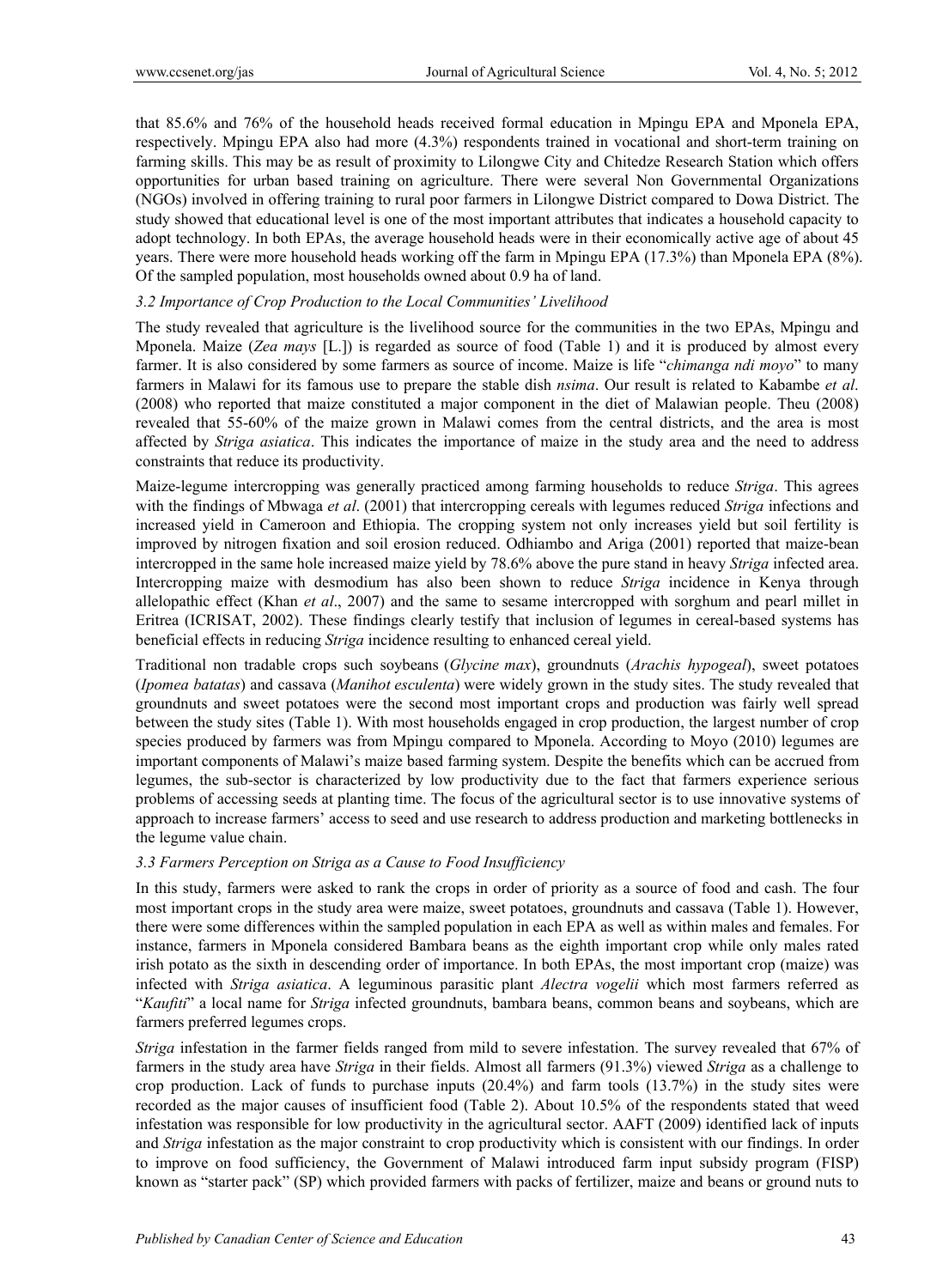rural households. The inclusion of legumes in FISP was taken to improve on the soils and yield as well as to reduce *Striga* infections (MoAIFS, 2005). As much as the government subsidized the price of fertilizer, the targeted farmers still cannot afford it in sufficient quantities because they are capital constrained when the planting season sets in.

#### *3.4 Perception of Farmers on Striga Increase in Their Fields*

The majority of farmers from the two EPAs attributed lack of capital to purchase inputs as the major problem that has aggravated increase of *Striga*. In addition, farmers Mponela EPA considered low soil fertility and poor land preparation due to mono-cropping increased *Striga* incidence in their fields. However, Mpingu farmers claimed that sharing of seeds for planting from previous harvest for planting aggravated *Striga* incidence. Respondents from both EPAs acknowledged that movement of animals especially cattle after harvesting aggravated the *Striga* problem by disseminating the seeds on their hooves and dung. They viewed the grazing animals and wind as the major agents of *Striga* dissemination to new areas. These findings are similar to those of Emechebe *et al*. (2004) that *Striga* seeds are often disseminated by cattle and contaminated seeds in northern Nigeria. Farmers were willing to try new technologies which do not require additional capital. They felt that there was need to reduce the *Striga* seed banks and prevent further seed dissemination to new areas.

# *3.5 Farmers Knowledge on Farming Methods and Striga Control Technologies*

The study showed that farmers major source of information on modern farming methods and *Striga* control technologies are from government extension staff (Figure 2). Approximately 26% of the respondents viewed International Organizations/NGOs as playing a significant role in providing farmers with knowledge on farming techniques. Most farmers gained access to knowledge on *Striga* from the extension services (33%) and neighbors (23%). The view is probably related to Oswald (2005) who showed that even extension staff in Kenya did not have enough knowledge on *Striga* and only 34% of farmers received training on *Striga* from them, while the rest depended on their neighbors.

Interestingly, the media service (TV and radio) was ranked third as the source of information for farmers on *Striga*. Radio as media of information in particular, is very popular as it reaches a wide audience and is very accessible and affordable. The government has ensured that there are live programs and forums making it possible for presenters to interact with farmers. Nevertheless, the study revealed that research institutions are not instrumental in technology dissemination even though they are prominent in the generation.

## *3.6 Farmers Perception on Effectiveness of Striga Control Mechanisms*

Majority of the respondents (74.2%) admitted that they usually applied the technologies used to manage normal weeds (*Conyza stricta, Solanum incanum, Oxalis latifolia* etc.) to control *Striga*. The management practices of these weeds are ineffective in controlling parasitic weeds. Farmers in both EPAs ranked manure application as the most popular and best option in *Striga* control (Figure 3). This implies that consistent manure application is perceived to reduce *Striga* populations. However, Smaling *et al.* (1991) reported that effects of N, P, S and farmyard manure were disappointing as none of them suppressed *Striga* significantly. In addition, Manyong *et al.* (2008) stated that manure increases nutrients in the soil for crops to grow well, but it does not reduce *Striga* seed bank.

Crop rotation and fertilizer application were ranked highly while intercropping was among the best mechanism with the farmers. According to the farmers, crop rotation and intercropping provided additional benefits. They reported that other than having extra food crop in the field, the methods appear to be creating crop sequences with varying patterns of resource competition, allelopathic interference and soil disturbance, thus providing unstable environment that prevents proliferation of particular weed species. In addition, the resources that become available through failure of one crop species can be used by the surviving crop. This view is probably related to Ransom (2000) and Oswald and Ransom (2001), who showed crop rotation as a farming system that can reduce *Striga* infestation and fits the small scale subsistence farmers with their limited resources. However, the average Malawian farmer has a land holding of about 0.9 ha. Practicing crop rotation as a farming system is not viable considering the small land ratio. Several farmers may be forced into nomadic life of searching for hired labor to feed their families because the land may not produce their food requirement.

The use of herbicide coated seeds such as imazapyr-resistant maize (IR maize) which has been perceived by researchers (De Groote *et al*., 2008) as the best option to contain the *Striga* menace was ranked poorly (Figure 3). The farmers felt that purchasing of seeds every planting season is not affordable due to poverty. That notwithstanding, Oswald (2005) reported that the IR maize has serious drawback as resistance of herbicide is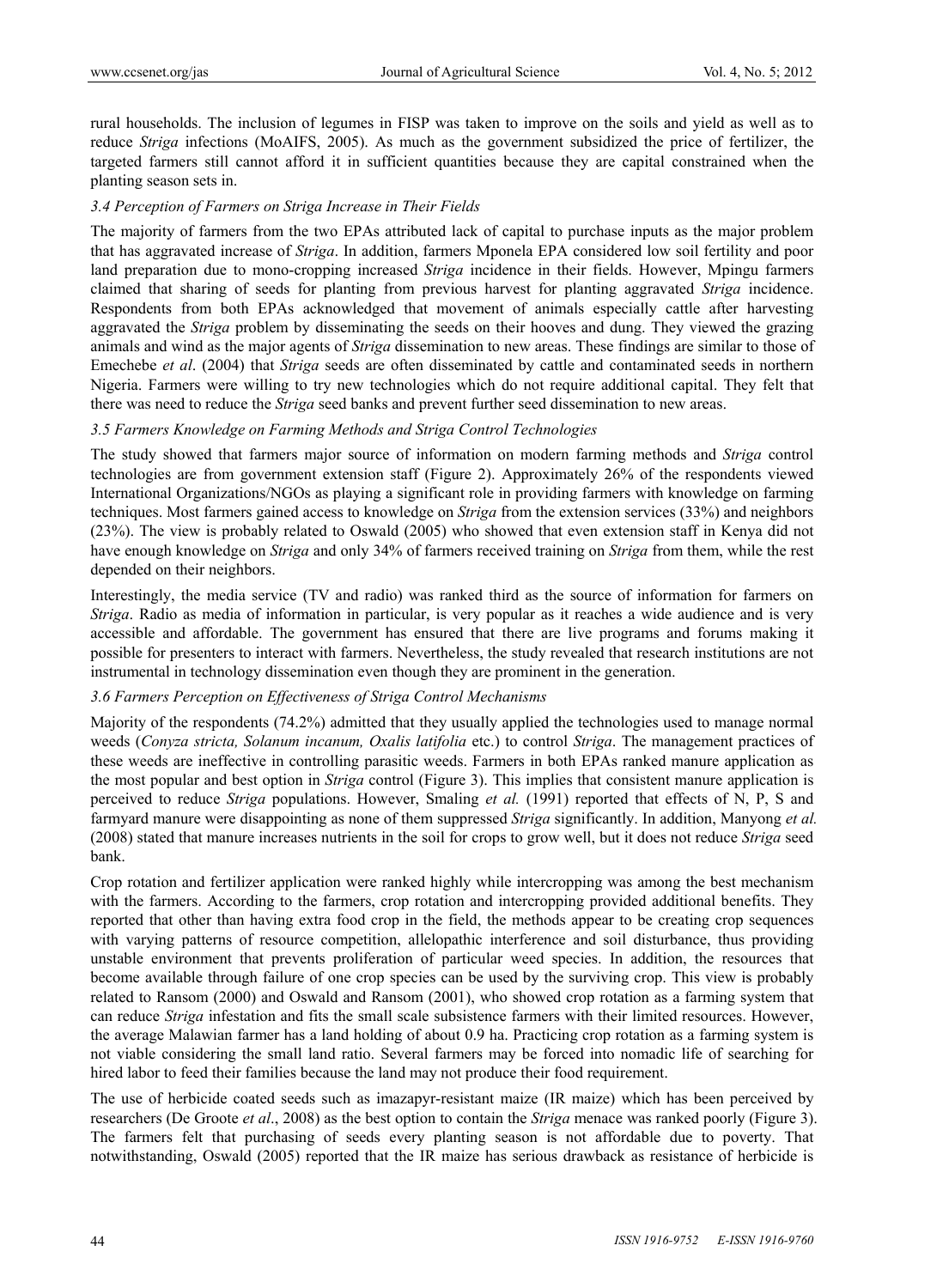based on a single recessive gene. Therefore, any crossing of this maize will result to plants that are no longer resistance.

## *3.7 Non-adoption of Striga Control Mechanisms*

Farmers in the study sites had varied reasons on non-adoption of control mechanisms. They expressed fears of investing in the *Striga* prone areas as the losses incurred were huge. The result revealed that 30.8% of the respondents perceived the technologies as too risky to adopt and have no guarantee of direct payoff in crop yield increase, while 20.8% of the respondents pointed out that they lacked cash to purchase inputs (Figure 4). More than 15.1% of respondents in Mpingu EPA indicated that improved crop varieties were better in *Striga* control while 20.6% in Mponela EPA were still gathering more information on the technologies. The respondents openly disclosed that they feared some of the technologies as they did not have enough information on them.

From these results, it was evident that most farmers (48%) do not know how to handle witchweeds despite the availability of the recommended options. Some of the options are beyond the farmers reach in terms of their resources. This result corroborate the views of Oswald (2005) in a survey of 198 randomly selected farming households in western Kenya, where 11% of the farmers knew that *Striga* propagate by seed while 51% did not know how it propagates. A similar study conducted in Ghana showed that 36% of farmers knew *Striga* produce seed and 56% thought it produced stolons (Ransom, 2000). These results are indications that farmers need knowledge and training. Furthermore, Hearne (2009) reported that non adoption of *Striga* control options may be as result of reliability of technologies, poor access and cost of technologies, limited practicality of the methods, and poor information.

## **4. Conclusion**

Significant investment in research has been directed towards the study of *Striga* in the last 30 years, resulting to increased understanding of the witchweed life cycle and biology as well as development of control options. Lack of sufficient knowledge on *Striga* has been a setback to farmers in adoption of control mechanisms in most developing countries. It is necessary to establish whether research findings on *Striga* control options are imbedded in books and journals which make it difficult for farmers to access them. Participatory approach in *Striga* research involving farmers, scientists and extension personnel at all stages will promote knowledge sharing and acquisition. This approach may accelerate the process in which farmers participate in testing the options and subsequently adaptation.

## **Acknowledgements**

This paper is the product of a project funded by the Mitsui Corporation (08-C-083). The authors acknowledge the contributions of extension staff, Ministry of Agriculture, Malawi, enumerators and farmers who participated in this survey.

## **References**

AATF. (2009). *Baseline study of smallholder farmer in Striga-infested maize growing areas of Central Malawi.*  African Agricultural Technology Foundation Nairobi, Kenya, pp 1-94.

AATF. (2006). *Empowering African farmers to eradicate Striga from maize croplands*. African Agricultural Technology Foundation. Nairobi, Kenya, pp 17.

Atera, E. A., Itoh, K., Azuma, T. & Ishii, T. (2012). Response of NERICA rice to *Striga hermonthica* infections in western Kenya. *International Journal of Agriculture and Biology*, *14*, 271-275.

Atera, E. A., Itoh, K. & Onyango, J. C. (2011). Evaluation of ecologies and severity of *Striga* weed on rice in sub-Saharan Africa. *Agriculture and Biology Journal of North America*, *5*, 752-760. http://dx.doi.org/10.5251/abjna.2011.2.5.752.760

De Groote, H., Wangare, L., Kanampiu, F., Odendo, M., Diallo, A. & Karaya, H. (2008). The potential of a herbicide resistant maize technology for *Striga* control in Africa. *Agriculture Systems*, *97*, 83–94. http://dx.doi.org/10.1016/j.agsy.2007.12.003.

Ejeta, G. (2007). The *Striga* scourge in Africa: a growing pandemic. In: Ejeta G. and Gressel J. (eds), *Integrating New Technologies for Striga Control*. World Scientific Conference, Singapore, pp 3-16.

Emechebe, A. M., Ellis-Jones J., Schulz, S., Chikoye, D., Douthwaite, B., Kureh, I., Tarawali, G., Hussaini, M. A. & Kormawa, P. (2004). Farmers' perception of the *Striga* problem and its control in Northern Nigeria. *Experimental Agriculture*, *40*, 215-232. http://dx.doi.org/10.1017/S001447970300160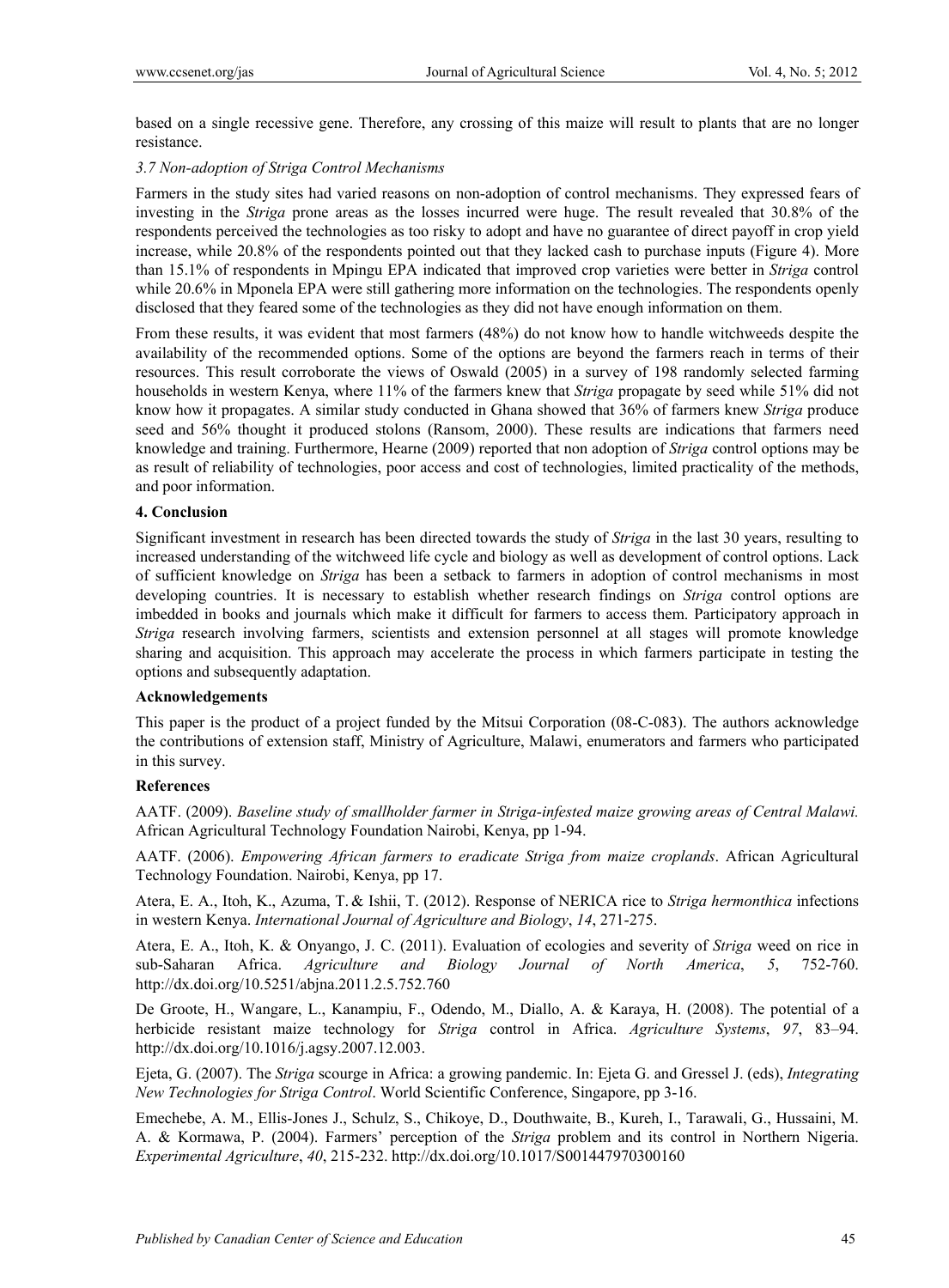Franke, A. C., Ellis-Jones, J., Tarawali, G., Schulz, S., Hussaini, M. A., Kureh, I., White, R., Chikoye, D., Douthwaite, B., Oyewole B. D. & Olanrewaju, A. S. (2006). Evaluating and scaling-up integrated *Striga hermonthica* control technologies among farmers in northern Nigeria. *Crop Protection*, *25*, 868–87. http://dx.doi.org/10.1016/j.cropro.2005.11.014

Hearne, S. J. (2009). Control – the *Striga* conundrum*.* Pest Management Science, *65,* 603–614. http://dx.doi.org/10.1002/ps.1735

Hooper, A. M., Hassanali, A., Chamberlain, K., Khan Z. & Pickett, J. A. (2009). New genetic opportunities from legume intercrops for controlling *Striga* spp. parasitic weeds. *Pest Management Science*, *65*, 546–552. http://dx.doi.org/10.1002/ps.1731

ICRISAT. (2002). Sorghum, *Striga,* and shattercane: *A report of a biodiversity mission to Eritrea*. International Crops Research Institute for the Semi Arid Tropics, Nairobi, Kenya.

Kabambe, V., Katunga, L., Kapewa T. & Ngwira, A. R. (2008). Screening legumes for integrated management of witchweeds (*Alectra vogelii* and *Striga asiatica*) in Malawi. *African Journal of Agricultural Research*, *3*, 708-715.

Khan, Z. R., Midega, C. A. O., Hassanali, A., Pickett J. A. & Wadhams, L. J. (2007). Assessment of different legumes for the control of *Striga hermonthica* in maize and sorghum. *Crop Science*, *47,* 730-736. http://dx.doi.org/10.2135/cropsci2006.07.0487.

Kiwia, A., Imo, M., Jama, B. & Okalebo, J. R. (2009). Coppicing improved fallows are profitable for maize production in *Striga* infested soils of western Kenya. *Agroforestry Systems*, *76,* 455–465. http://dx.doi.org/10.1007/s10457-009-9221-2

Kroschel, J. (1999). Analysis of the *Striga* problem, the first step towards future joint action, in Advances in Parasitic Weed Control at On-Farm Level. In: *Joint Action to Control Striga in Africa*, Kroschel, J., H. Mercer-Quarshie and J. Sauerborn (Eds). Margraf Verlag, Wekersheim, Germany, pp 3–25.

Manyong, V. M., Nindi, S. J., Alene, A. D., Odhiambo, G. D., Omanya, G., Mignouna H. D. & Bokanga, M. (2008). *Farmers perception of Imazapyr-Resistant (IR) maize technology on the control of Striga in Western Kenya*. Nairobi, Kenya: African Agricultural Technology Foundation, pp 3-50.

Mbwaga, A. M., Massawe, C. R., Kaswende A. M. & Hella, P. (2001). *On-farm verification of maize-cowpea intercropping on the control of Striga under subsistence farming*. Seventh Eastern Africa regional maize conference, pp 150-167.

MoAIFS. (2005). *Ministry of Agriculture, Irrigation and Food Security.* A guide to agriculture and natural resources management in Malawi: Agriculture extension branch. Lilongwe, Malawi.

Moyo, N. (2010). Legume platform: Establishing a functional legume seed supply system in Malawi. RIU Malawi, *Africa country annual report,* 2009-2010, pp 1-3.

Odhiambo, G. D. & Ariga, E. S. (2001). Effect of intercropping maize and beans on *Striga* incidence and grain yield. *Seventh Eastern and Southern Africa, Regional Maize Conference*, pp 183-186.

Oswald, A. (2005). *Striga* control—technologies and their dissemination. *Crop Protection*, *24*, 333-342. http://dx.doi.org/10.1016/j.cropro.2004.09.003

Oswald, A. & Ransom, J. M. (2001). *Striga* control and improved farm productivity using crop rotation*. Crop Protection*, *20*, 113-120. http://dx.doi.org/10.1016/S0261-2194(00)00063-6

Parker, C. (2009). Observations on the current status of *Orobanche* and *Striga* problems worldwide. *Pest Management. Science*, *65*, 453-459. http://dx.doi.org/10.1002/ps.1713

Ransom, J. K. (2000). Long-term approaches for the control of *Striga* in cereals: field management option. *Crop Protection*, *19*, 759-763. http://dx.doi.org/10.1016/S0261-2194(00)00101-0

Scholes, J. D. & Press, M. C. (2008). *Striga* infestation of cereal crops – an unsolved problem in resource limited agriculture. *Current Opinion in Plant Biology*, *11*, 180–186. http://dx.doi.org/10.1016/j.pbi.2008.02.004

Smaling, E. M. A., Stein A. & Sloot, P. H. M. (1991). A statistical analysis of the influence of *Striga hermonthica* on Maize yields in fertilizer trials in Southwestern Kenya. *Plant and soil*, *138*, 1-8. http://dx.doi.org/10.1007/BF00011801

Theu, M. P. K. J. (2008). Biological control of the witchweed (*Striga*) in maize (*zea mays*) in Malawi. Chitedze Research Station. www.cab.org/gara, pp 1-14.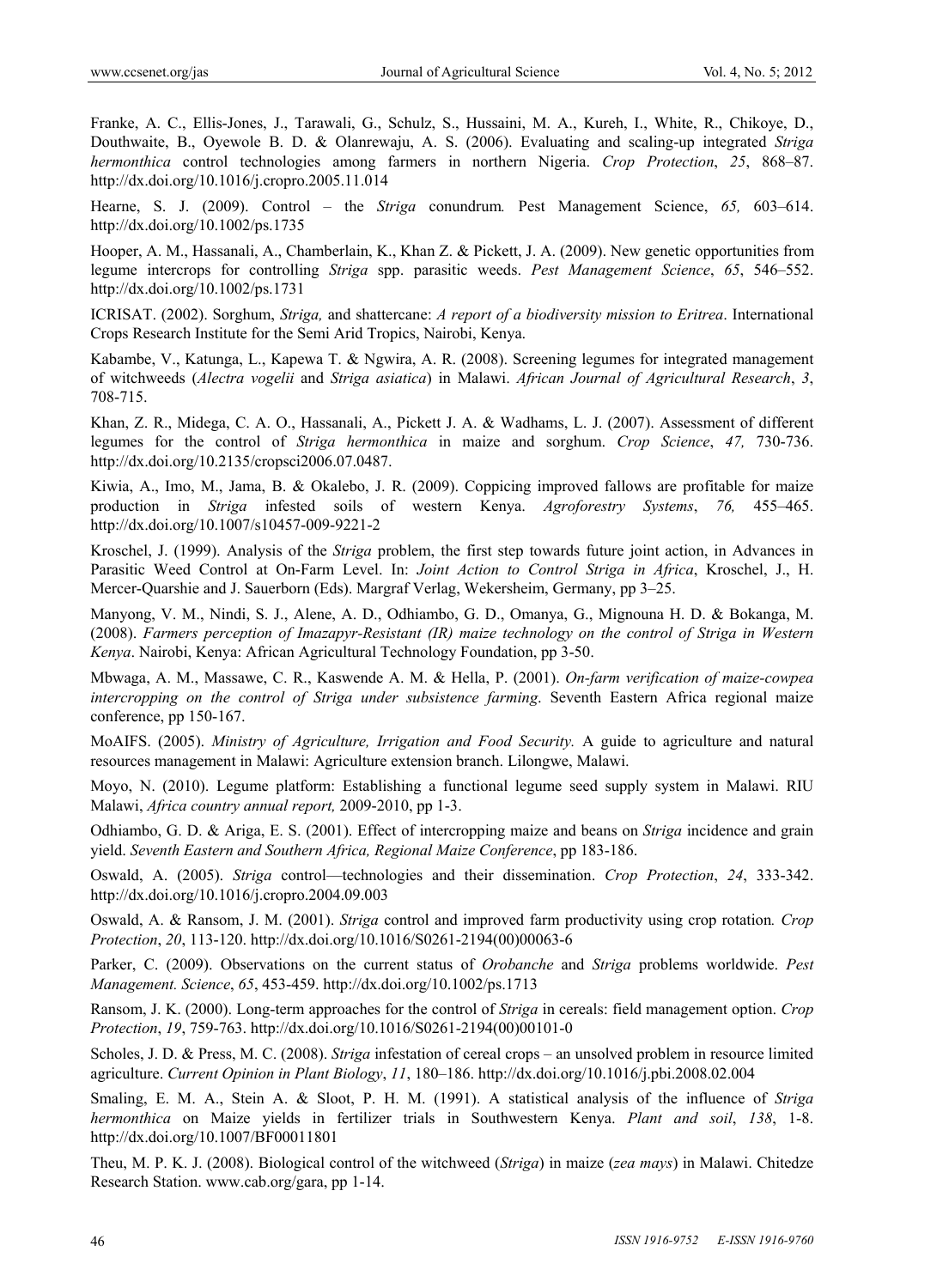| Crop         | Mpingu $\delta$ |        | Mponela <sup>‡</sup> |        |
|--------------|-----------------|--------|----------------------|--------|
|              | Male            | Female | Male                 | Female |
| Beans        |                 |        |                      |        |
| Cassava      |                 |        |                      |        |
| Groundnuts   |                 |        |                      |        |
| Irish potato |                 |        | 6                    |        |
| Maize        |                 |        |                      |        |
| Soybean      | 6               |        |                      |        |
| Sweet potato | ↑               |        |                      |        |
| Vegetables   |                 |        |                      |        |

Table 1. Farmers crop priority ranking in Mpingu (Lilongwe District) and Mponela (Dowa District) EPA in Central Malawi (1= highest)

 $\_$  , and the set of the set of the set of the set of the set of the set of the set of the set of the set of the set of the set of the set of the set of the set of the set of the set of the set of the set of the set of th

 $11$  crops listed, <sup>‡</sup>14 crops listed with bambara beans ranked  $8<sup>th</sup>$  by male, – crops not ranked.

Table 2*.* Constraints to agricultural production in Mpingu and Mponela EPA in Malawi

| Agricultural production         | Mpingu |        | Mponela |        |      |
|---------------------------------|--------|--------|---------|--------|------|
| constraints                     | Male   | Female | Male    | Female | Mean |
| Disease and pest                | 0.48   | 0.50   | 0.46    | 0.68   | 0.53 |
| Drought                         | 0.53   | 0.60   | 0.44    | 0.54   | 0.53 |
| Floods                          | 0.08   | 0.10   | 0.12    | 0.14   | 0.11 |
| Insufficient funds              | 0.84   | 0.83   | 0.81    | 0.71   | 0.80 |
| Lack of agricultural technology | 0.33   | 0.27   | 0.43    | 0.48   | 0.38 |
| Lack of equipment               | 0.50   | 0.63   | 0.56    | 0.46   | 0.57 |
| Lack of market                  | 0.46   | 0.26   | 0.38    | 0.46   | 0.39 |
| Shortage of land                | 0.37   | 0.33   | 0.68    | 0.57   | 0.49 |
| Weed infestation                | 0.41   | 0.47   | 0.28    | 0.60   | 0.44 |

Values within each column are weight transformed calculated according to the equation in the methodology reflecting farmers' perceptions.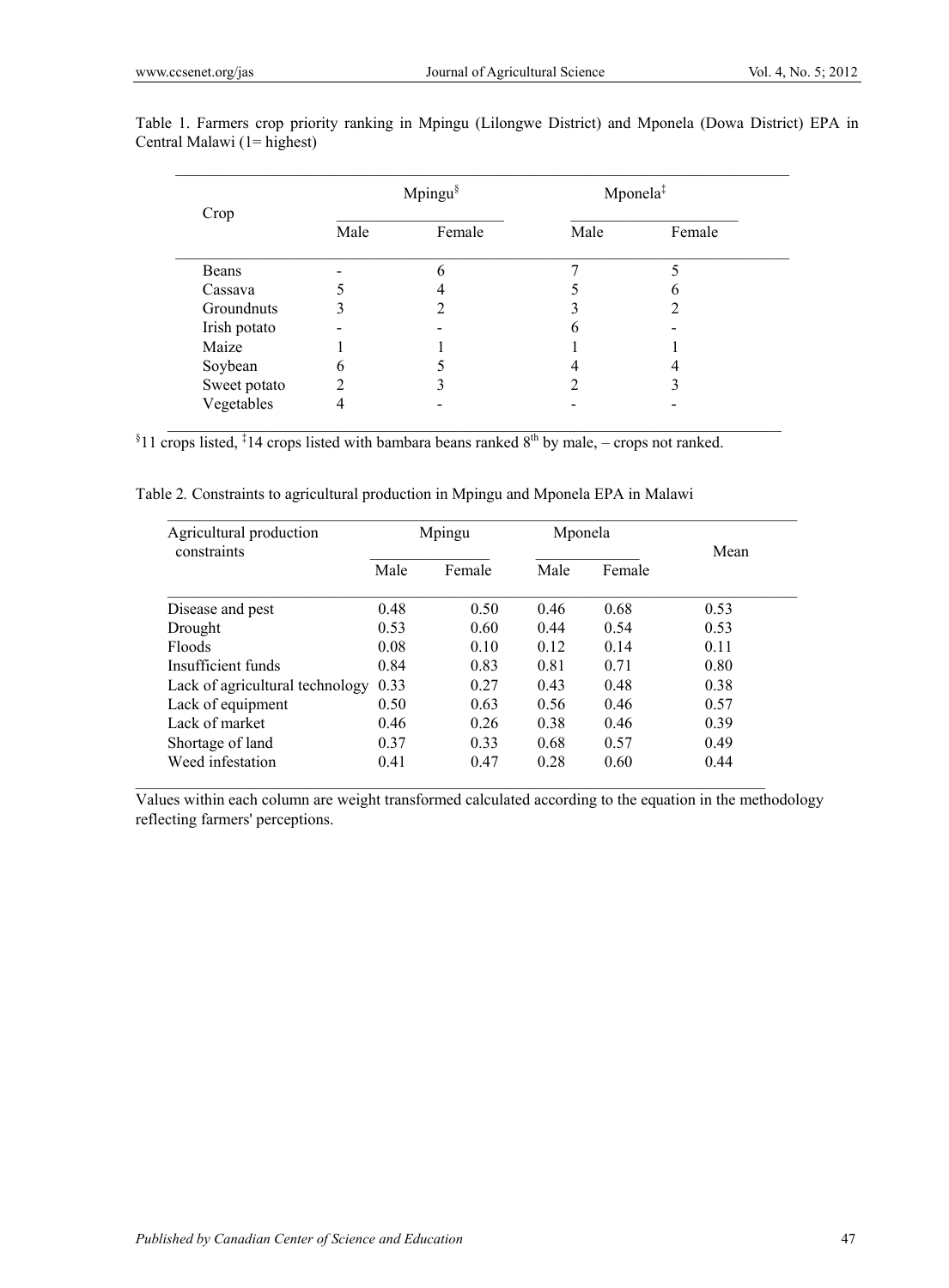

Figure 1. Map of Central Malawi, showing the locations of Mponela (Dowa District) and Mpingu (Lilongwe District) EPA where households were sampled in 2010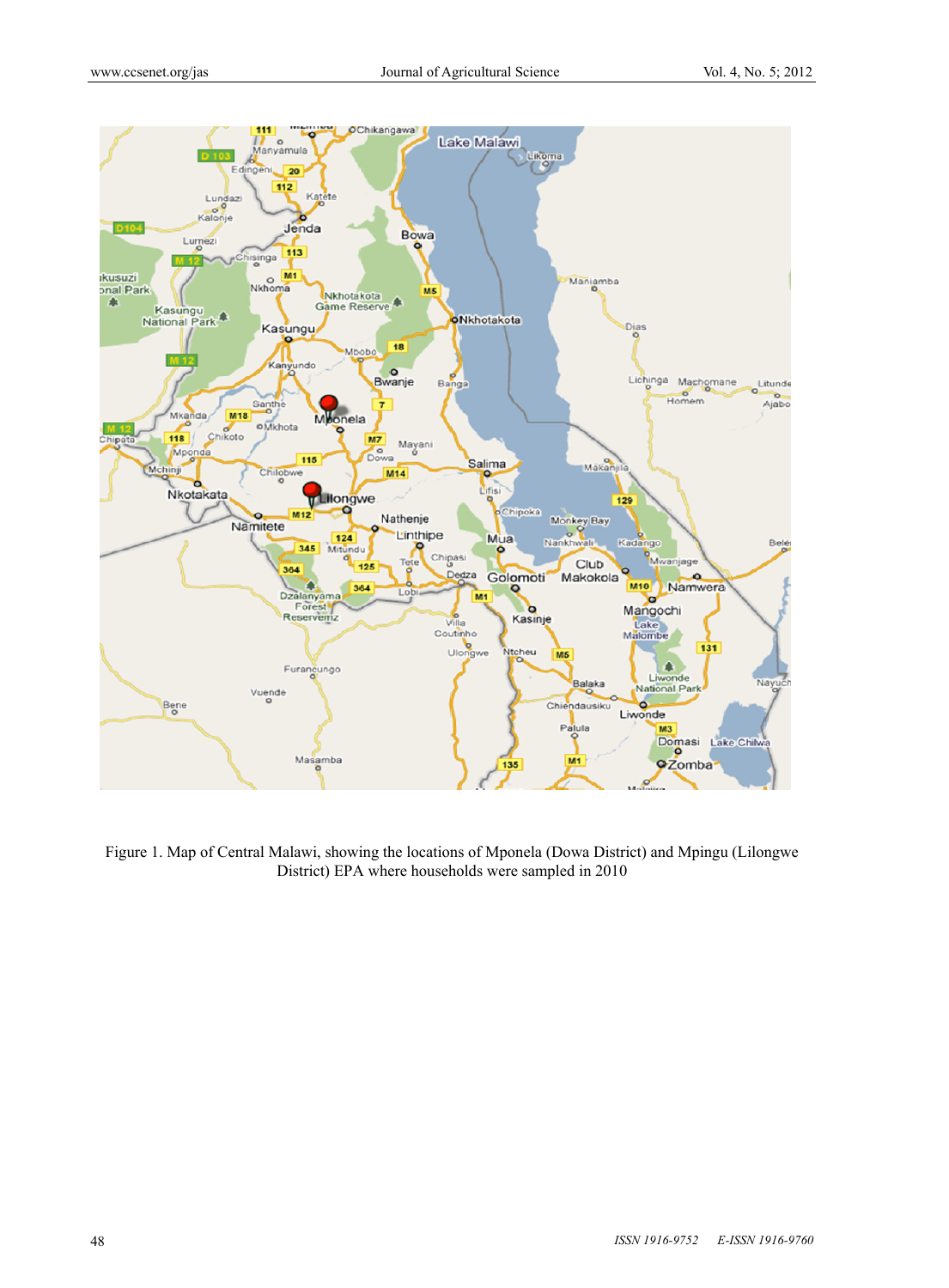

Figure 2. Farmers sources of information on farming techniques and Striga weed. <sup>†</sup>Chief/District Officer Barazas-means gathering held to raise awareness and share collective information



Figure 3. Farmers perception on the control mechanisms popularity (n=58). The egrated management of stem borers, *Striga* weed and soil fertility, § *Striga tolerant varieties,* ‡ Imazapy resistant herbicide-coated maize seed (IR maize) that forms protective zone around the roots of maize under the name of  $StringAway^{TM}$